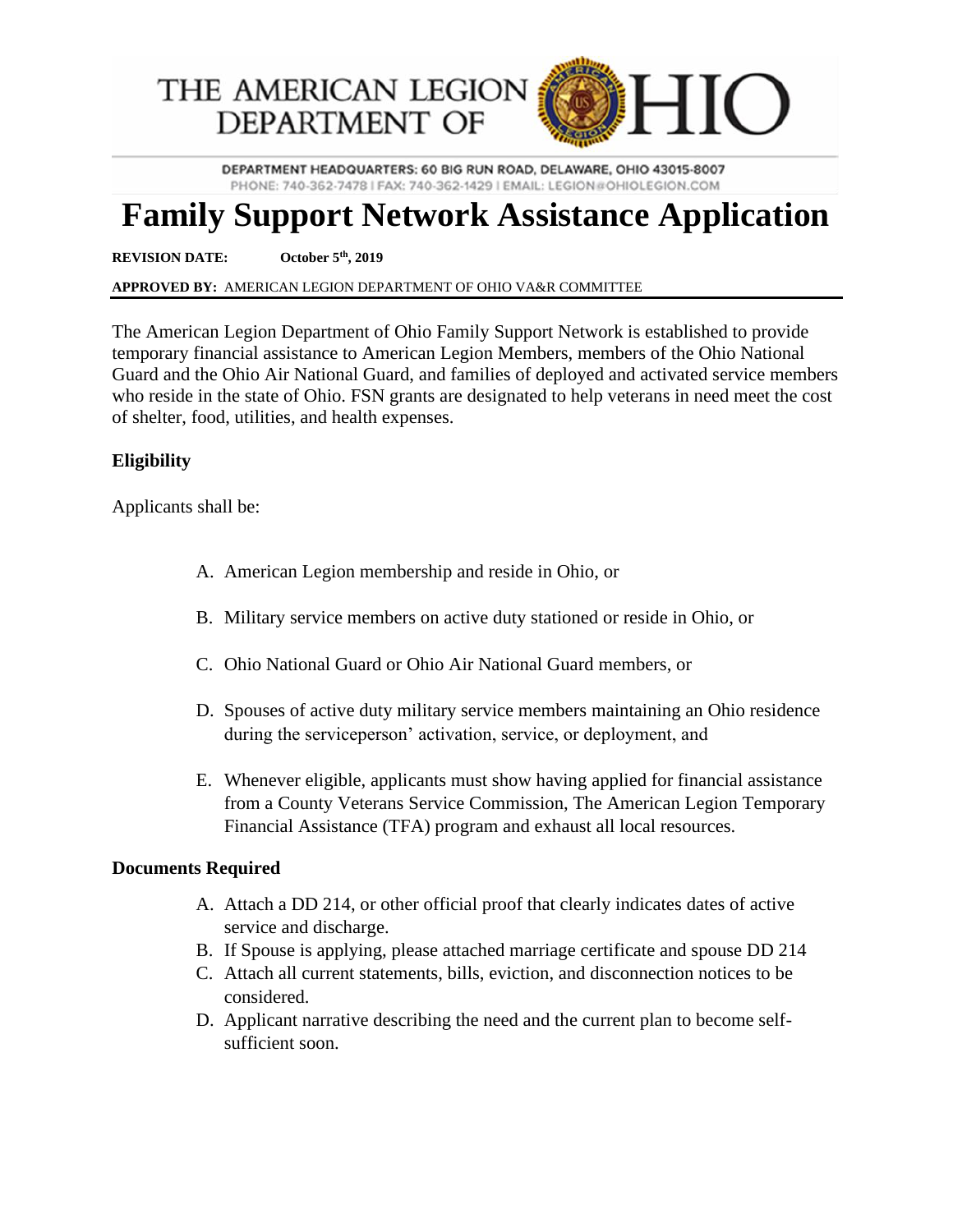

DEPARTMENT HEADQUARTERS: 60 BIG RUN ROAD, DELAWARE, OHIO 43015-8007 PHONE: 740-362-7478 | FAX: 740-362-1429 | EMAIL: LEGION #OHIOLEGION.COM

|                                                                 | (Name: Last, First, M.I.)                                                                                            |                                   |
|-----------------------------------------------------------------|----------------------------------------------------------------------------------------------------------------------|-----------------------------------|
| Active Duty (current period) Beginning Date: 11 Ending Date: 11 |                                                                                                                      |                                   |
|                                                                 |                                                                                                                      |                                   |
| (Name: Last, First, M.I.)                                       |                                                                                                                      |                                   |
| (Address)                                                       | <u> 1989 - Johann Stein, marwolaethau a bhann an t-Amhain an t-Amhain an t-Amhain an t-Amhain an t-Amhain an t-A</u> | (Phone #: including area<br>code) |
| (City, State, Zip)                                              |                                                                                                                      |                                   |
|                                                                 | (Spouse, Child, Parent)                                                                                              |                                   |
|                                                                 |                                                                                                                      |                                   |
|                                                                 |                                                                                                                      |                                   |
|                                                                 |                                                                                                                      |                                   |
| __ Looking for work<br>Disabled<br>_ Child Care Provider        |                                                                                                                      |                                   |
| Monthly Family Income: \$                                       |                                                                                                                      | Monthly Family Expenses: \$       |
|                                                                 |                                                                                                                      |                                   |
|                                                                 |                                                                                                                      |                                   |